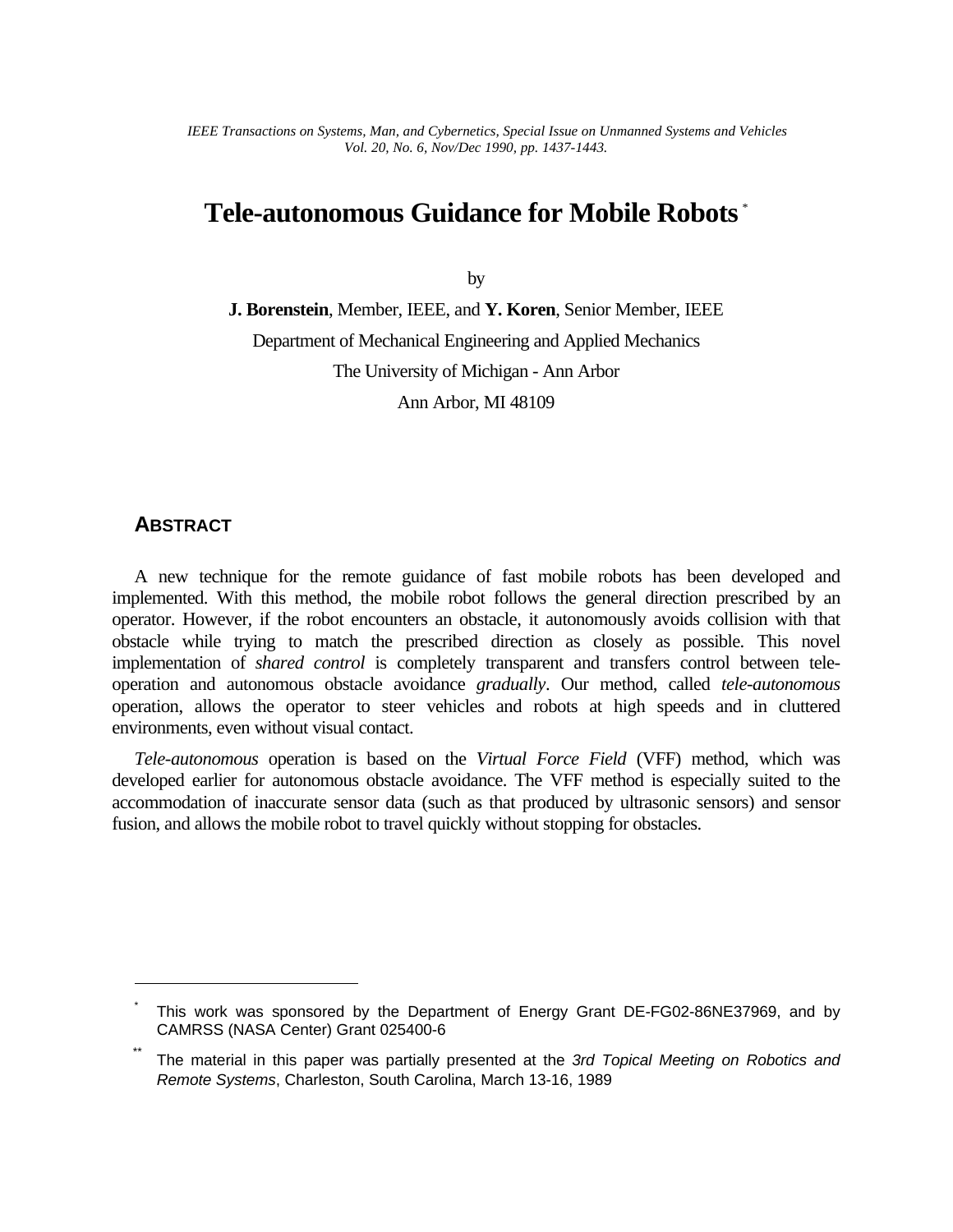#### **1. Introduction**

Conventional tele-operated vehicles or mobile robots rely on visual contact with the operator, either directly or through video transmissions, as shown in Fig. 1a. Guiding such a vehicle is a formidable task, often complicated by the limited view from the TV camera. Under such conditions, a human teleoperator must exercise extreme care, especially in obstacle-cluttered environments. Consequently, the actual traveling speed of the vehicle might be very slow. When dust, smoke, or steam inhibit visionbased guidance, conventional tele-operated activity is ruled out altogether.

To overcome this problem, we have developed a system that combines *autonomous* obstacle avoidance with *tele-operation* into what we call a *tele-autonomous system*. In this system, the teleoperator can guide the mobile robot even without any visual contact: The mobile robot follows the general direction prescribed by the operator; however, when the robot encounters an obstacle, it autonomously avoids collision with that obstacle, trying to match the operator's prescribed direction as close as possible.

As shown in Fig. 1b, the steering command to the mobile robot is based on the *vectorial sum* of two vectors: (1) the operator's reference command  $\mathbf{F}_t$ , and (2) the obstacle avoidance feedback  $\mathbf{F}_r$  generated by the autonomous obstacle avoidance algorithm. The steering of the robot is aligned with the direction of the resultant vector  $\mathbf{F}_r + \mathbf{F}_t$  and yields continuous and smooth motion. In the absence of obstacles,  $\mathbf{F}_r$ 



Figure 1: (a) Block diagram of conventional tele-operation. (b) Block diagram of the teleautonomous system.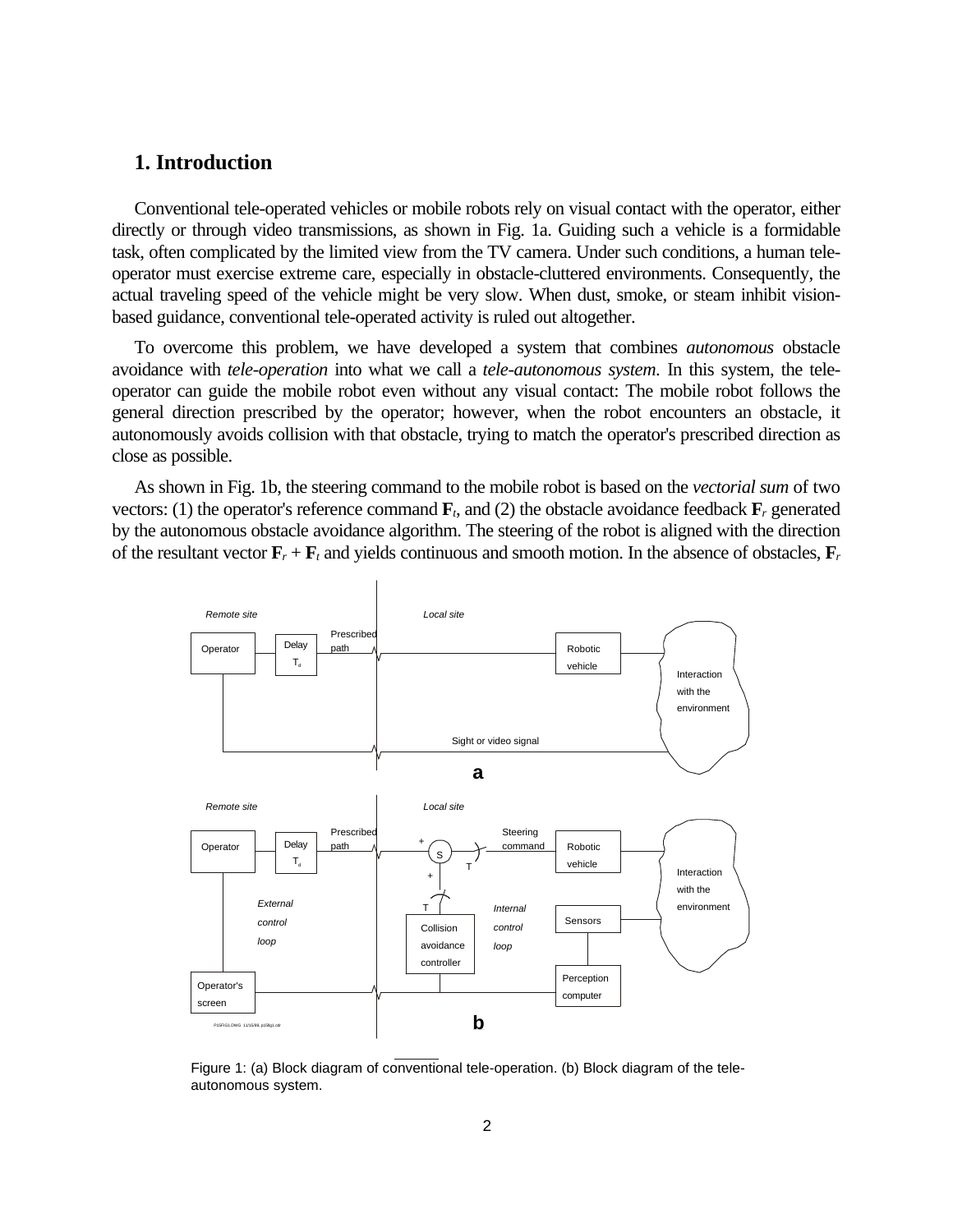$= 0$ , and the robot follows the operator's directions. If the robot approaches an obstacle,  $\mathbf{F}_r$  (usually pointing away from the object) gradually increases in magnitude and thus causes a progressive avoidance maneuver. This gradual shift in control is completely transparent.

The *tele-autonomous* system has a *shared control* architecture. In shared control systems, a complex task is divided between the human operator and the machine. In our system, the global control task of guiding the robot to a target is performed by the operator in the external loop, as shown in Fig. 1b. The local control task of guiding the mobile robot around unexpected obstacles is performed in the internal loop by the robot's onboard computer. The control tasks are not switched in a *bang-bang* control fashion. Rather, these tasks are smoothly integrated, and the level of control shifts gradually from the operator to the machine, and vice versa.

As seen in Fig. 1b, the internal loop is of a sampled-data type and operates at a constant sampling frequency  $f = 1/T$ . Compared to conventional tele-operation, the internal loop causes only a minor delay in the entire operation of our system if the sampling period is small. On the other hand, the performance of the system would be degraded if *T* was large. Using a version of Shannon's sampling theorem, we may define the boundary condition for *tele-autonomous* operation as follows:

Tele-autonomous operation can be implemented when the sampling frequency of the autonomous loop is greater than  $1/T_d$ , where  $T_d$  is the sum of the operator's delay (due to decision making and response time) and the communication delay (e.g., in space missions).

The minimum sampling period *T* is dictated by the computation cycle of the internal loop. Therefore, a fast collision avoidance algorithm is a necessary condition for successful tele-autonomous operation. Our experience shows that in practice, the relationship  $T < 5T_d$  should be satisfied in order to take full advantage of the integrated autonomous feature. In our system,  $T = 26$  ms, which is at least one order of magnitude smaller than the typical response time of an operator.

Information about the robot's environment is derived from its onboard sensors and is shown on the operator's screen, which closes the external control loop. The visual information enables the operator to steer the robot out of difficult trap situations and to the designated target. In our system, ultrasonic sensors are used, although the shared control architecture would work with vision or other sensors as well (provided the constraint on the sampling period *T* is met).

A comparable approach to tele-autonomous operation has been introduced by Boissiere and Harrigan [1]. This approach, named *telerobotics*, is designed for remotely operated manipulators and was tested on a PUMA robot. The telerobotics concept also couples human commands with computer reasoning in a shared control architecture. The operator commands are communicated to a map and a sensor-based constraint analyzer. Based on knowledge of the environment and the manipulator properties, the analyzer examines the consequences of the operator commands and determines appropriate perturbations, which are communicated to the robot controller.

In the implementation of the telerobotics system, the position of objects in the environment was established by a vision system before the robot commenced its motion. Although real-time sensing of obstacles was not included, some sampling time problems were reported: "New robot position updates are not always available during the 28 ms cycle time of the robot controller." This again shows the importance of a short sampling period in the internal loop of this type of system.

Tele-autonomous operation can compensate for a variety of adverse operating conditions that would not allow conventional tele-operation. Examples of such conditions are: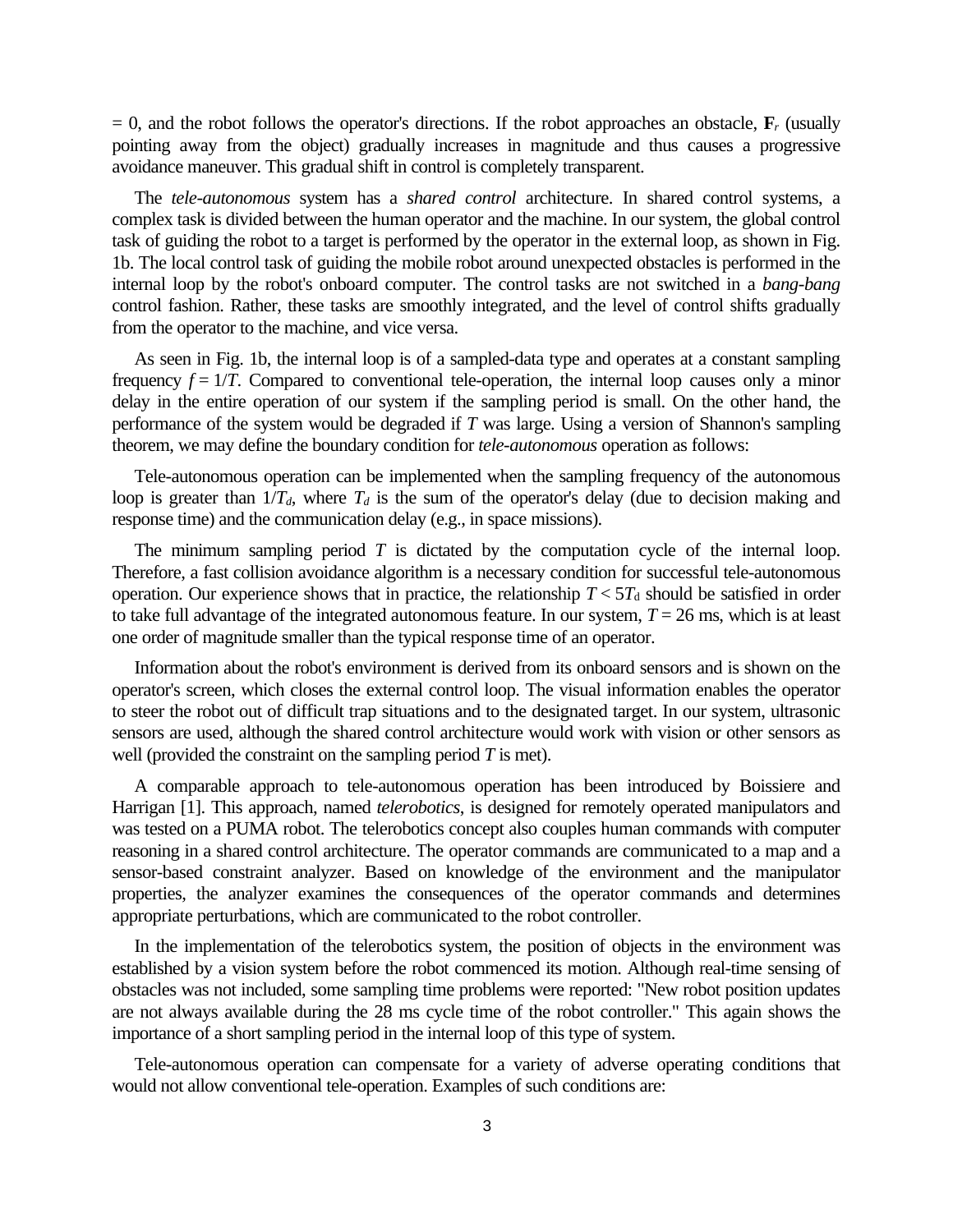- a. Limited visual contact with the remotely operated vehicle.
- b. Emergency situations requiring guidance of vehicles or mobile robots in cluttered environments. In such situations, a human operator may have to perform under considerable psychological stress while speed may be critical.
- c. Sensor-motorically impaired operators e. g., users of electric wheelchairs with additional handicaps.
- d. Poor communication conditions such as electromagnetic interferences that temporarily disturb transmissions (e.g., radio-frequency interferences) and time delays (e.g., space missions). Under such conditions, the external control loop may be temporarily disabled, while the internal control loop remains intact and protects the robot from collisions.

Tele-autonomous operation is also advantageous for:

- a. The simultaneous operation of multiple mobile robots by one operator (provided the robots pursue similar tasks).
- b. Tele-operation of multi-link robotic arms equipped with range sensors. The enhanced autonomy and self-protection mechanism provided by *t*ele-autonomous operation makes this approach ideally suited to remotely controlled arms operating under poor visual conditions or with significant time delays [1], [10], [11], [24].

A central element in tele-autonomous operation is the autonomous obstacle avoidance algorithm. We have developed an autonomous obstacle avoidance method for fast mobile robots, called the *Virtual Force Field* (VFF) method [6]. The VFF method is especially suited to the accommodation of inaccurate sensor data (such as that produced by ultrasonic sensors), as well as sensor fusion, and enables continuous motion of the robot without stopping for obstacles. Because of its central role in tele-autonomous operation, the VFF method will be reviewed in Section 3; Section 2 presents a brief review of related methods.

### **2. Review of Obstacle Avoidance Methods**

Tele-autonomous operation requires the integration of real-time obstacle avoidance algorithms with tele-operation. In this section, some of the more popular approaches are reviewed and discussed in view of their applicability to tele-autonomous operation.

#### **2.1 Edge Detection Methods**

In a common method for obstacle avoidance the algorithm tries to determine the position of the two farthest vertical edges of the obstacle and consequently attempts to steer the robot around either one of them. The line connecting the two edges is considered to represent one of the boundaries of the obstacle. This method was used in our own previous research [3], [5], as well as in several other investigations, [12], [18], [26]. A disadvantage with edge-detection methods is that the robot is required to stop in front of an obstacle to allow for more accurate measurements.

In *tele-autonomous* operation the robot can not stop to scan its environment for obstacles since this would slow down the operation and violate the necessary condition  $T < T_d$ . Also, periodic, machine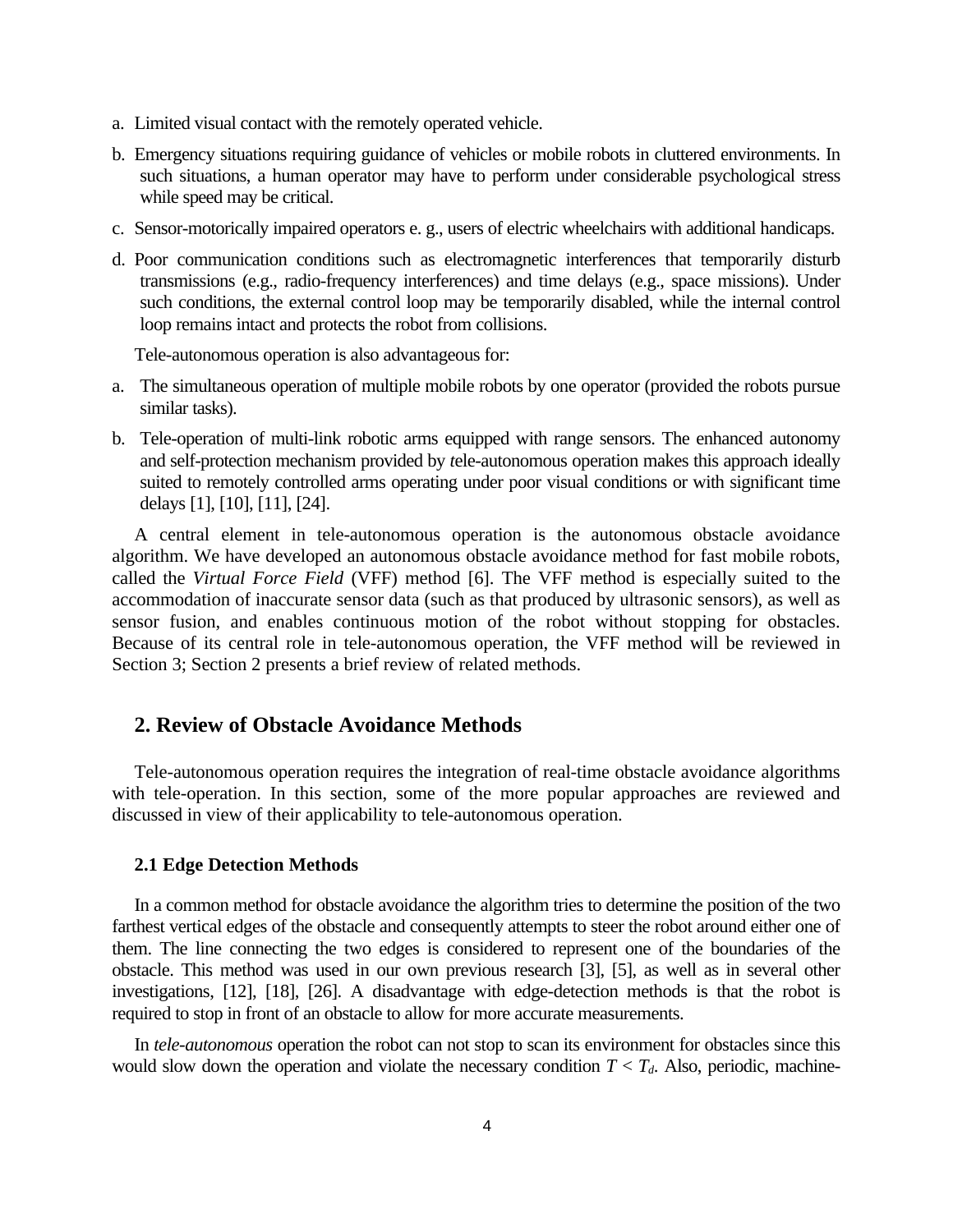generated stops do not conform to the required gradual, transparent shared control architecture. Thus, the described edge-detection methods are unsuitable for tele-autonomous systems.

#### **2.2 The Certainty Grid for Obstacle Representation**

A method for probabilistic representation of obstacles in a grid-type world model has been developed at Carnegie-Mellon University (CMU) [14], [19], [20]. The resulting world model, called *certainty grid*, is especially suited to the unified representation of data from different sensors such as ultrasonic, vision, and proximity sensors [21], as well as the accommodation of inaccurate sensor data, which includes the range measurements from ultrasonic sensors.

With the certainty grid world model, the robot's work area is represented by a two-dimensional array of square elements, denoted as cells. Each cell contains a *certainty value* (CV) that indicates the measure of confidence that an obstacle exists within the cell area. With the CMU method, CVs are updated by a probabilistic function  $C_x$ . This function is empirically formulated to take into account the characteristics of a given type of sensor.

Ultrasonic sensors, for example, have a conical field of view. A typical ultrasonic sensor [22] returns a radial measure of distance to the nearest object within the cone, yet does not specify the angular location of the object. (Fig. 2 shows the area *A* in which an object must be located to result in a distance measurement *d*). It can be shown that if an object is detected by an ultrasonic sensor, it is more likely that this object is closer to the acoustic axis of the sensor than to the periphery of the conical field of view [5]. For this reason, the probabilistic function  $C_x$  increases CVs in cells close to the acoustic axis more than in cells at the periphery.

In CMU's implementation of this method [21], the mobile robot remains stationary while taking a panoramic scan with its 24 ultrasonic sensors. After scanning, the certainty grid is updated with the probabilistic function  $C<sub>x</sub>$ , which is applied for each one of the 24 range readings. The robot then moves to a new location, stops, and the procedure is repeated. After traversing a room in this manner, the resulting certainty grid represents a fairly accurate map of the room. A global pathplanning method is then employed for off-line calculations of subsequent robot paths.

This method is unsuitable for tele-autonomous operation, since it requires the robot to stop for scanning, which violates the requirement for gradual, transparent shared control.

#### **2.3 Potential Field Methods**

The idea of obstacles exerting virtual repelling forces toward a robot, while the target generates a virtual attractive force, has been suggested by Khatib [15]. Krogh [16] uses a similar concept that takes into



Figure 2: A two-dimensional projection of the conical field of view of an ultrasonic sensor. A range reading d indicates the existence of an object somewhere within the shaded region A.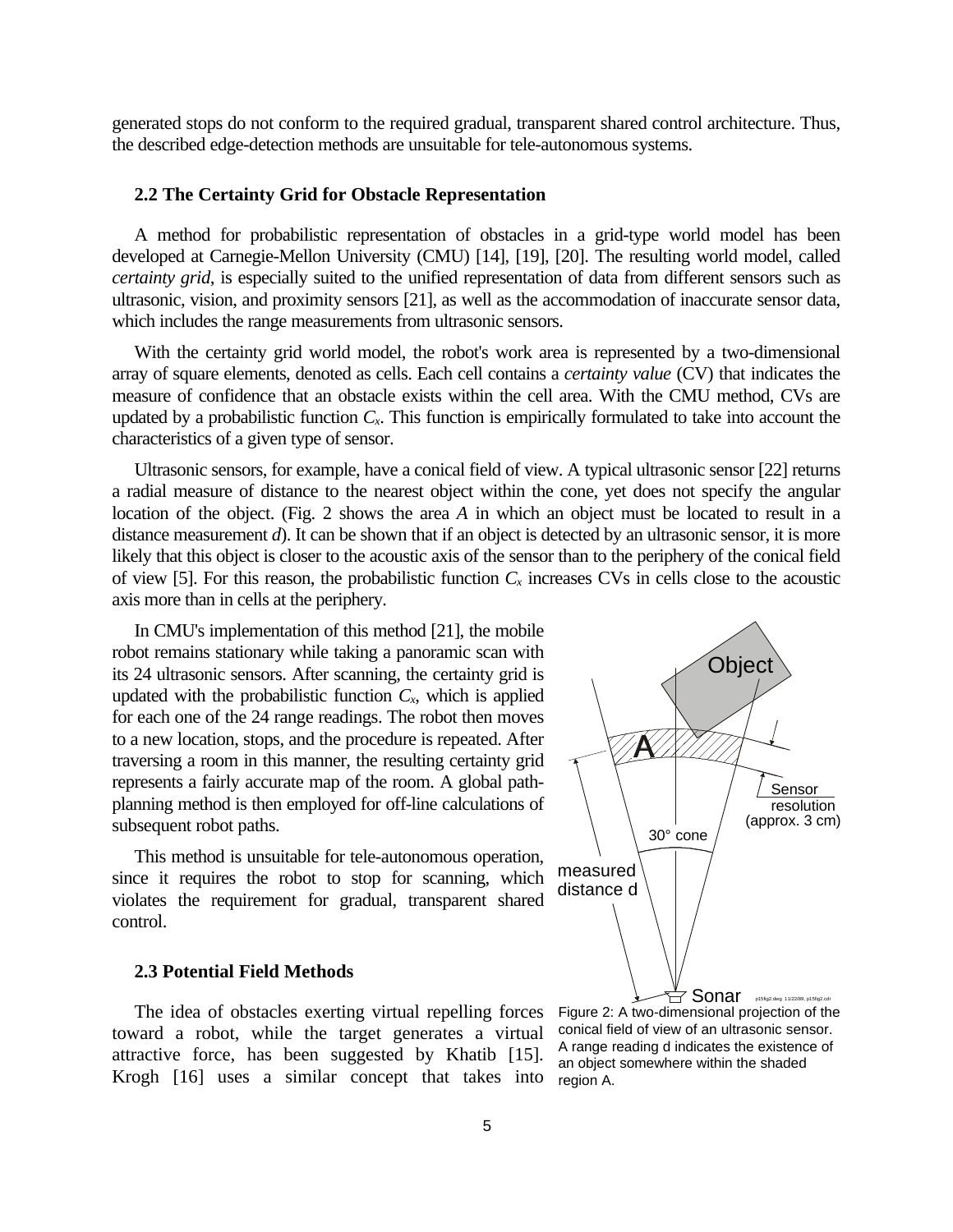consideration the robot's velocity in the vicinity of obstacles. Thorpe [25] applies this potential fields method to off-line path planning, and Krogh and Thorpe [17] later suggest a combined method for global and local path planning that uses Krogh's *generalized potential field* approach.

Common to these methods is the assumption of a known and prescribed world model in which simple, predefined geometric shapes represent simulated obstacles. A robot path is generated off-line through the following steps:

- a. Each obstacle generates repulsive forces (usually the normals to well-defined obstacle boundaries), while the goal generates an attractive force.
- b. The resultant force vector **R** is calculated for a given robot position. **R** is the vectorial sum of all repulsive and attractive forces.
- c. With **R** as the accelerating force acting on the robot, the robot's new position for a given time interval is calculated, and the algorithm returns to step a.

While each of the potential field methods described above features valuable refinements, none of them has been implemented on a mobile robot that uses real sensory data or in simulations that assume unknown environments. Only Brooks [8], [9] uses a force field method in an experimental mobile robot equipped with ultrasonic sensors. Brooks' implementation treats each ultrasonic range reading as a repulsive force vector. If the magnitude of the sum of the repulsive forces exceeds a certain threshold, the robot *stops*, turns into the direction of the resultant force vector, and moves on. This method also requires the robot to stop and thus is not suited for tele-autonomous operation.

### **3. The VFF Method for Real-time Obstacle Avoidance**

The tele-autonomous operation of mobile robots is based on our virtual force field (VFF) method for real-time obstacle avoidance [6]. The VFF method allows the controlled vehicle to travel smoothly among densely cluttered and unexpected obstacles. Since a VFF-controlled vehicle does not stop in front of obstacles, this method is suitable for tele-autonomous operation. In fact, the vehicle slows down only when approaching an obstacle head-on or for dynamic reasons (e.g., if an obstacle forces the vehicle into a sharp turn).

The VFF method combines elements of previous methods (described in Section 2), as well as a number of novel ideas and fast algorithms. This section discusses and summarizes the features peculiar to the VFF method.

#### **3.1 The Histogram Grid for Obstacle Representation**

The VFF method uses *histogramic in-motion mapping* (HIMM), a new method for real-time map building with a mobile robot in motion. HIMM represents data in a two-dimensional array (called a *histogram grid*) that is updated through rapid, continuous sampling of the onboard range sensors during motion [7]. Rapid, in-motion-sampling results in a probabilistic map that is well-suited to modeling inaccurate and noisy range data (such as that produced by ultrasonic sensors) and requires minimal computational overhead.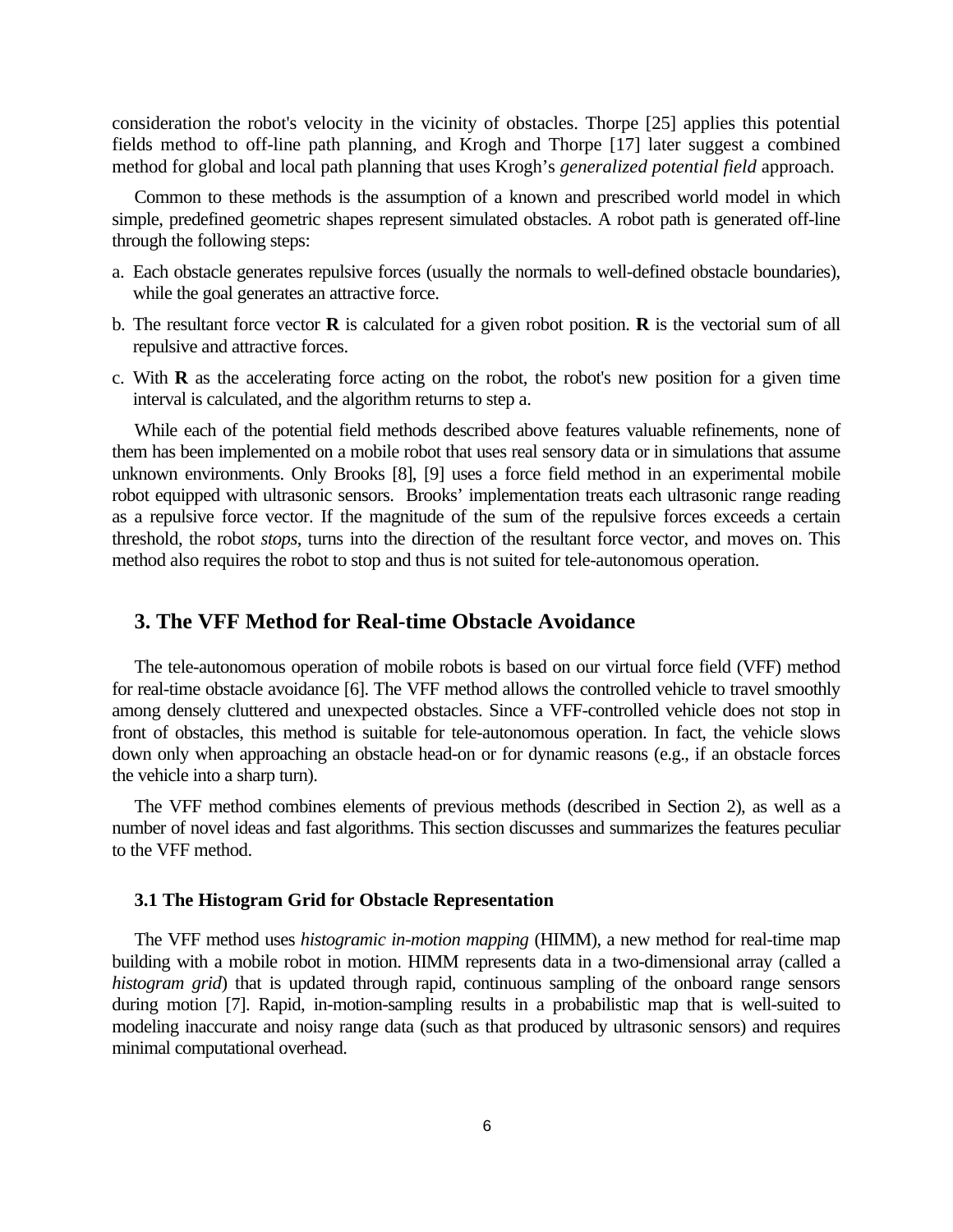The histogram grid is derived from the certainty grid concept described in Section 2.2. Like the certainty grid, each cell in the histogram grid holds a *certainty value* (CV) that represents the confidence in the existence of an obstacle at that location. The histogram grid differs from the certainty grid in the way it is built and updated. With CMU's method, the certainty grid is updated by projecting a probability profile onto each of those cells that are affected by a range reading. This procedure is computationally intensive and would impose a heavy time-penalty if real-time execution was attempted by an onboard computer.

Our method, on the other hand, creates a probability distribution with little computational overhead. This effect is achieved by incrementing only one cell in the histogram grid for each range reading. For ultrasonic sensors, this cell corresponds to the measured distance *d* (see Fig. 3a) and lies on the acoustic axis of the sensor. While this approach may seem to be an oversimplification, a probabilistic distribution is actually obtained by continuously and rapidly sampling each sensor while the vehicle is moving. Thus, the same cell and its neighboring cells are repeatedly incremented, as shown in Fig. 3b. This results in a histogramic probability distribution in which high CVs are obtained in cells close to the actual location of the obstacle. Our experiments with both methods show [23] that actual rapid sampling from the moving robot (as is the case with HIMM) is more accurate than methods using an assumed probability function.



Figure 3: (a) Only one cell is incremented for each range reading. With ultrasonic sensors, this is the cell that lies on the acoustic axis and corresponds to the measured distance *d*. (b) A histogramic probability distribution is obtained by continuous and rapid sampling of the sensors while the vehicle is moving.

Another important feature of HIMM is the *cleaning function*. This function works as follows: Whenever a certain ultrasonic sensor provides a range measurement *d*, the algorithm assumes that the sector between *S* and *A* (see Fig. 3a) is empty and decrements CVs of cells in this sector. This approach was first used in CMU's certainty grid method. However, CMU's method computes and projects a negative probability function for all cells in the sector, while we decrement only those cells that are located on the line connecting center cell  $C_c$  and origin cell  $C<sub>o</sub>$  (i.e., the acoustic axis, see Fig. 3a).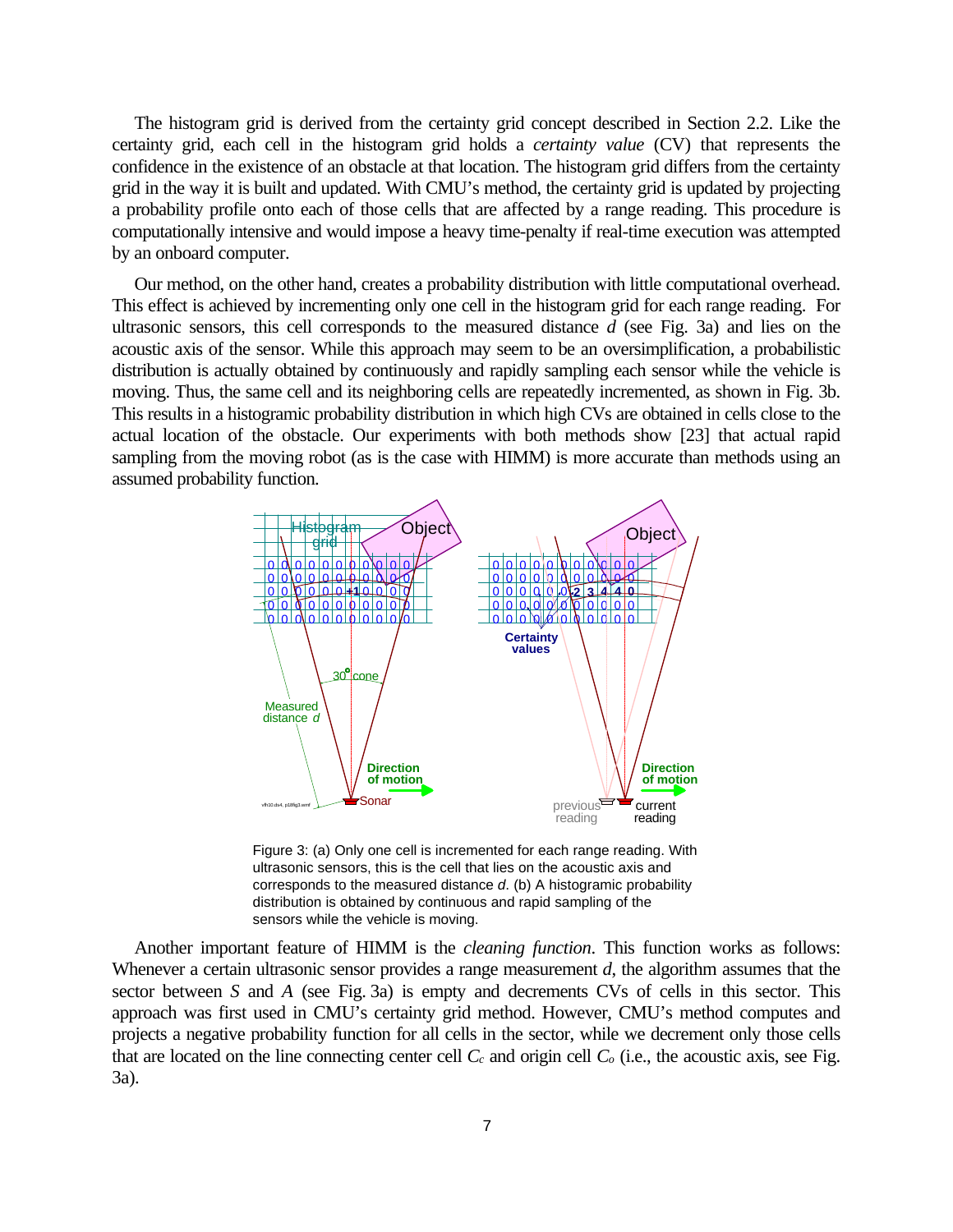The cleaning function provides two important benefits:

a. Most mobile robots use dead reckoning as the basic means of determining the robot's current position. This method rapidly accumulates position errors. Onboard sensors, however, measure the location of objects relative to the momentary position of the robot; if this position is inaccurate, the position of the object in the histogram grid will also be inaccurate. As the robot traverses a certain area again and again, it will repeatedly encounter the same object. However, due to the accumulating position error of the robot, the location of the object in the histogram grid will shift. A typical mobile robot may accumulate a position error of several meters within just a few hundred meters of accumulated travel [2], [4]. Thus, if the robot passes by an object repeatedly, the object may be "stretched" in the histogram grid over several meters. Consequently, passages may seem blocked even when they are actually wide enough to permit the robot to pass through; therefore, the tele-autonomous system might fail to operate properly.

The cleaning function remedies this problem by cleaning older images of an object from the histogram grid. Thus, objects in the histogram grid are always shown "correctly" relative to the robot's assumed new position, and the robot will correctly perform the avoidance maneuver.

b. The cleaning function allows the HIMM algorithm to distinguish between stationary and moving objects. While HIMM does not explicitly identify a moving object as such, the changing location of the object is temporarily noted in the histogram grid, and the robot can avoid the obstacle. As the object moves beyond the robot's "field of view,' subsequent range readings detect the empty space and decrement the temporarily high CVs accordingly. The resulting histogram grid usually shows only a faint trace of the path of the object. Subsequent robot travel through the path of the object erases the trail completely.

The important benefit of this feature is safe operation in a dynamic environment, e. g., the successful avoidance of slow moving objects<sup>1</sup>. The changing location of the moving object is *temporarily* noted in the histogram grid (high CVs) and the robot can avoid the object. A few seconds after the object has moved on, the cleaning function has reduced the CVs representing the object's previous positions, and the histogram grid shows only a faint trace of the path of the object (low CVs). Thus, the robot can subsequently travel through the path of the object.

Other advantages of HIMM are (see [7] for a detailed discussion):

 $\overline{a}$ 

- a. Mapping and obstacle avoidance tasks are integrated The VFF algorithm can immediately use the map for real-time obstacle avoidance.
- b. HIMM builds high CVs with only a few samples A special *growth-rate operator* increments CVs more rapidly when they belong to a cluster of filled cells (indicating the existence of a real object).

<sup>&</sup>lt;sup>1</sup>Slow in this context means that a sufficient number of range readings "show" the object in a certain area. This is a function of the sampling frequency of the sensors, the number of sensors, the size of the moving object, and, of course, the velocity of the object. In our system, a person crossing the robot's path at walking speed is successfully avoided, even if the robot travels at its maximum speed 0.78 m/s.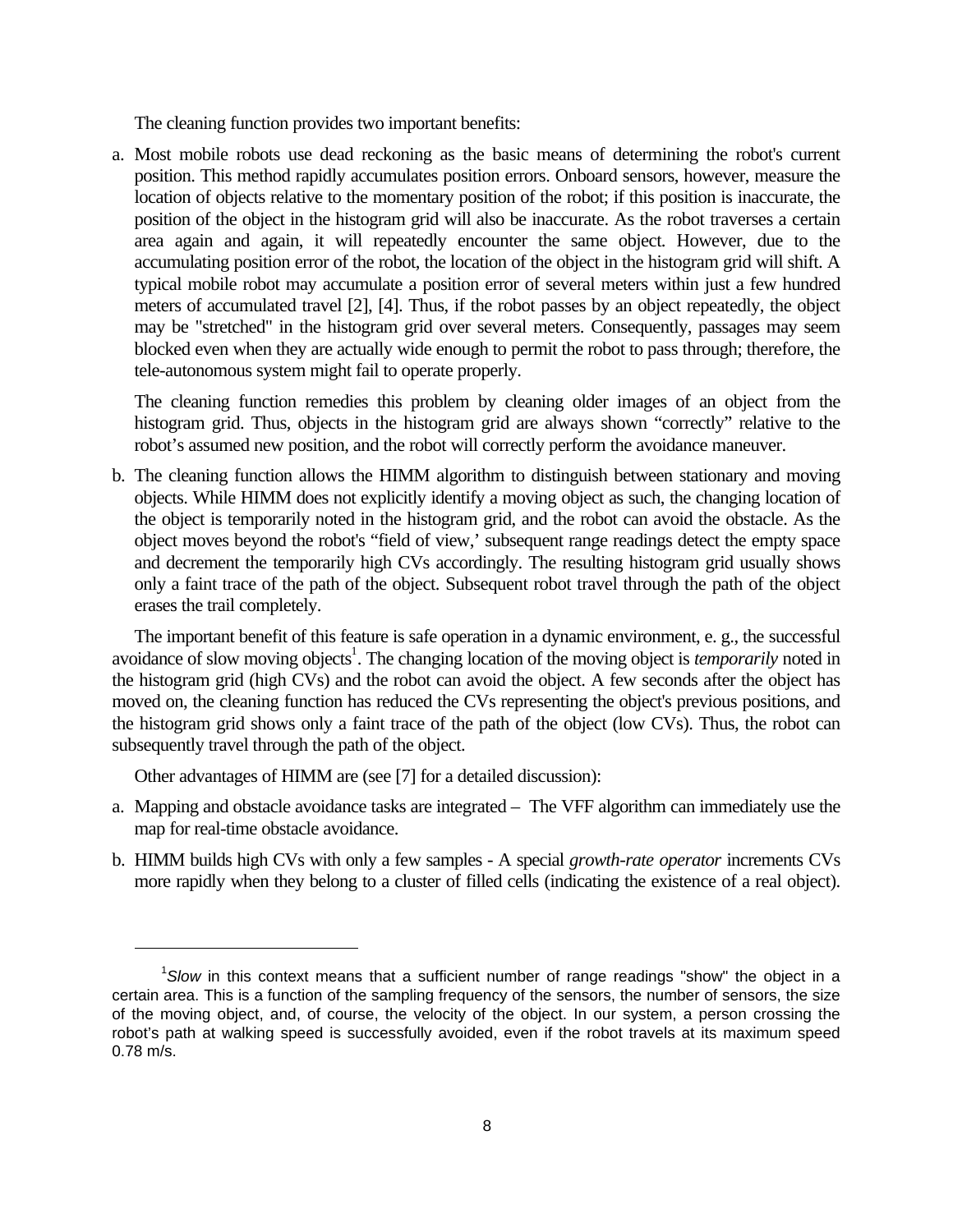In contrast, CVs of isolated cells (probably resulting from noise) are incremented at a slower rate. This feature is important for quick real-time reaction to suddenly appearing obstacles.

#### **3.2 Virtual Force Fields and the Histogram Grid**

By applying the potential field idea to the histogram grid world model, the probabilistic sensor information can be used efficiently to control the vehicle. The application of this concept is discussed below, and Fig. 4 illustrates how this algorithm works.

- a. A virtual window moves with the vehicle and overlays a square region of the histogram grid. We call this the *active window*, and cells that are momentarily covered by the active window are called active cells. In our current implementation, the active window covers an area of 33×33 cells in the histogram grid.
- b. Each *active cell* applies a *virtual repulsive force* **F***i,j* toward the vehicle. The magnitude of this force is proportional to the CV of the cell, and inversely proportional to  $d^x$ , where  $d$  is the distance between the cell and the vehicle, and  $x$  is a positive real number. We will assume  $x = 2$  in the following discussion.
- c. Next, all virtual repulsive force vectors  $\mathbf{F}_{i,j}$  from the active cells are added up to yield the resultant repulsive force vector **F***r*.



**Figure 4:** The Virtual Force Field concept: Occupied cells exert repulsive forces toward the mobile robot while the target exerts an attractive force. The robot is steered in the direction of the resultant force R.

d. A constant-magnitude virtual attractive force  $\mathbf{F}_t$  is applied to the vehicle by the target. The summation of  $\mathbf{F}_r$  and  $\mathbf{F}_t$  yields the resulting force vector **R**.

In order to compute **R**, the individual repulsive force vectors  $\mathbf{F}_{i,j}$  must be computed and accumulated vectorially for each non-zero cell inside the window (i.e., up to  $33\times33 = 1089$  force vectors in our current application). The computational heart of the VFF algorithm is therefore a specially developed algorithm for fast computation and summation of the repulsive force vectors. Note that steps (a through d) are performed simultaneously and asynchronously with the sensor readings and updates of the histogram grid.

One particular advantage of the VFF method lies in the immediate influence of sensor data on the robot's control. In practice, each range reading is inserted into the histogram grid as soon as it becomes available. Therefore, subsequent calculations of **R** will take this data-point into account. In other words, every incremental change in the robot's environment experienced is reflected immediately in the next control command. This feature enables the vehicle to quickly respond to suddenly appearing obstacles, which is imperative when traveling at high speeds.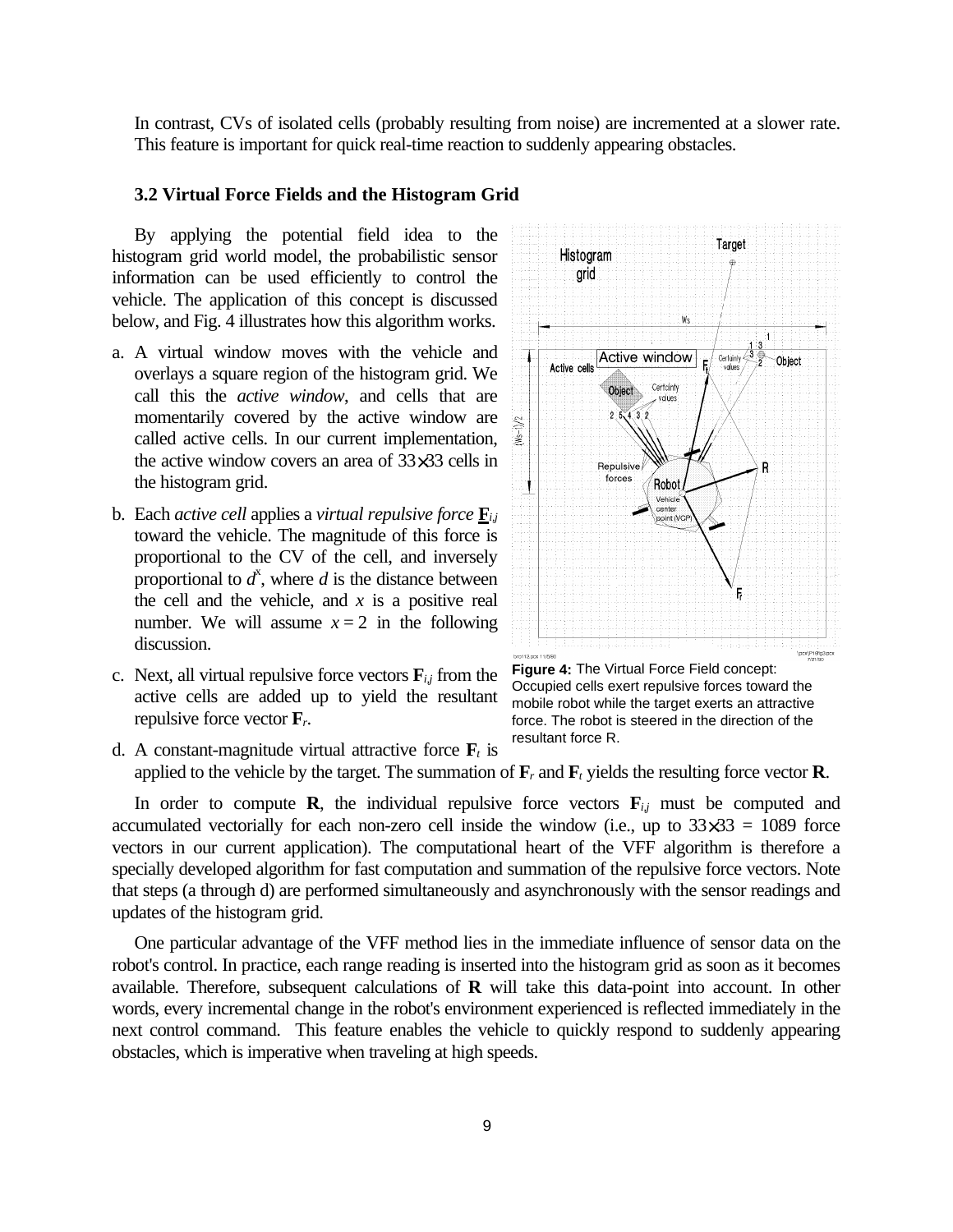### **4. Tele-autonomous Operation**

Tele-autonomous operation can be implemented by modifying the VFF algorithm. This is done by replacing the constant target-directed force  $\mathbf{F}_t$  with a virtual force in which the direction and magnitude are determined by the operator-controlled joystick. In addition, the operator can control the maximum speed of the vehicle with another input device (e.g., a foot pedal), while the tele-autonomous algorithm adjusts the actual speed to the environmental conditions (see [6] for a comprehensive discussion on autonomous speed adjustments).

As the robot moves, range readings are taken and projected onto the histogram grid, while the algorithm scans the active window as follows: Each active cell exerts a virtual repulsive force  $\mathbf{F}_{i,j}$ toward the robot, "pushing' the robot away from the cell. The vectorial sum of all individual repulsive forces (from active cells)  $\mathbf{F}_r$  is given by

$$
\mathbf{F}_r = \sum_{i,j} \mathbf{F}_{i,j} \tag{1}
$$

Each individual repulsive force is defined by

$$
\mathbf{F}_{i,j} = \frac{F_{cr}C_{i,j}}{d^2(i,j)} \left[ \frac{x_i - x_0}{d(i,j)} \hat{x} + \frac{y_i - y_0}{d(i,j)} \hat{y} \right]
$$
(2)

where

*F*<sub>cr</sub> Force constant (repelling).

 $d(i, j)$  Distance between *active cell*  $(i, j)$  and the robot.

*Ci, j* Certainty value of *active cell* (*i*, *j*).

*x*0, *y*<sup>0</sup> Robot's present coordinates.

*xi*, *y<sup>j</sup>* Coordinates of *active cell* (*i, j*).

Note that:

- a. The force constant in Eq. (2) is divided by  $d^2$ . Therefore, occupied cells exert strong repulsive forces when they are in the immediate vicinity of the robot, and weak forces when they are further away.
- b. The notation chosen in Eq. (2) does not require any trigonometric expressions. Furthermore, almost all of Eq. (2) can be calculated off-line and stored in a look-up table of moderate size. This way, very short computation times are achieved.

The position of the user's joystick prescribes the magnitude and direction of the command vector,  $\mathbf{F}_t$ :

$$
\mathbf{F}_t = F_{cj} (\Delta x \hat{x} + \Delta y \hat{y}) \tag{3}
$$

where  $F_{\text{c}}$  is the joystick force constant and  $\Delta x$ ,  $\Delta y$  are joystick deflection in *x*- and *y*-direction. Next,  $\mathbf{F}_t$  is added vectorially to  $\mathbf{F}_t$ , producing the resultant force vector **R**.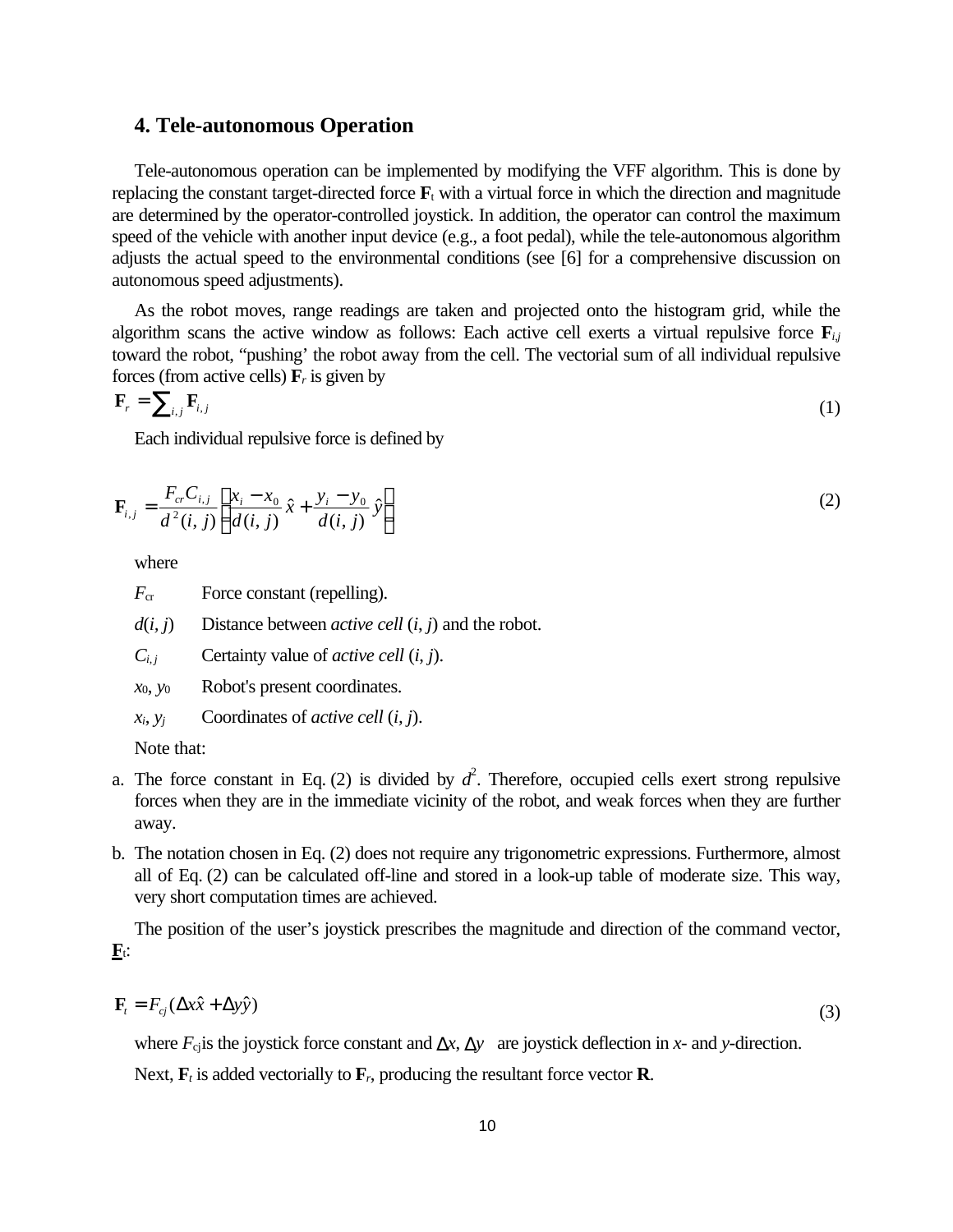$$
\mathbf{R} = \mathbf{F}_t + \mathbf{F}_r \tag{4}
$$

The direction of **R**,  $\delta = \mathbf{R}/|\mathbf{R}|$  (in degrees), is used as the reference for the robot's steering-rate command Ω:

$$
\Omega = K_{s}[\delta - \theta] \tag{5}
$$

where  $K_s$  is the proportional constant for steering (in sec<sup>-1</sup>) and  $\theta$  is the current direction of travel (in degrees).

(The actual implementation of Eq. (5) is more complicated and uses an algorithm that calculates the *shortest rotational difference* between δ and θ.)

Equation 4 is the core of the shared control architecture of the tele-autonomous system. This architecture allows for the gradual real-time transfer of control between the fully autonomous and teleautonomous modes of operation while the vehicle is in motion.

An indication of the real-time performance of our algorithm is the sampling time *T* (i.e., the rate at which speed and steer commands for the low-level controller are issued). In our system  $T = 26$  ms, using an Intel 80386-based PC-compatible computer running at 20 MHz. The following computations are performed during *T*:

- a. Read sonar information (from the sensor-control computer).
- b. Update the histogram grid.
- c. Calculate and add (up to)  $33\times33=1089$  individual force vectors inside the active window (Eqs. 1) and 2).
- d. Compute the resultant **R** and the steering direction (Eqs. 3 and 4).
- e. Calculate the speed command.
- f. Communicate with the low-level motion controller (send speed and steer commands and receive position update).

### **5. Experimental Verification**

We have implemented and tested the VFF method on our mobile robot CARMEL (*C*omputer-*A*ided *R*obotics for *M*aintenance, *E*mergency, and *L*ife support). CARMEL is based on a commercially available mobile platform [13] that has a maximum travel speed of  $V_{\text{max}} = 0.78 \text{ m/s}$  and a maximum steering rate of  $V = 120$  deg/s; and weighs (in its current configuration) about 125 kg. The platform has a unique 3-wheel drive (synchro-drive) that permits omnidirectional steering. A Z-80 onboard computer serves as the vehicle's low-level controller.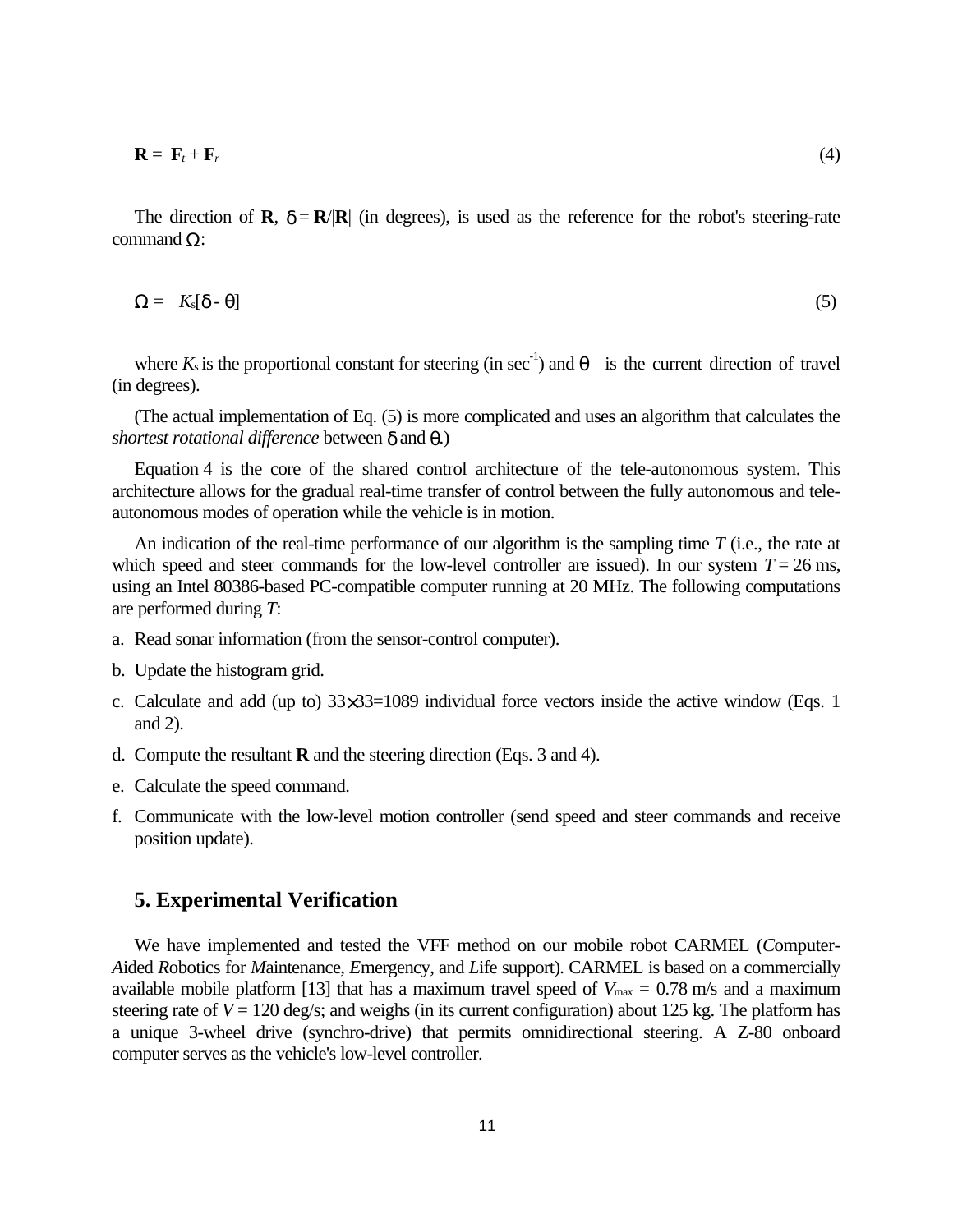CARMEL is equipped with a ring of 24 ultrasonic sensors [22] and two additional computers: a PC-compatible single-board computer that controls the sensors, and a 20 MHz, 80386-based ATcompatible computer that performs the computations for tele-autonomous operation.

In extensive tests, we ran CARMEL through difficult obstacle courses under tele-autonomous control. The obstacles consist of unmarked, everyday objects such as chairs, partitions, and bookshelves. In most experiments, the vehicle runs at its maximum speed (0.78 m/sec). This speed is only reduced when an obstacle is approached head-on or if required by the dynamic damping function [6]. The robot successfully avoids unexpected obstacles as small as a vertical pole 3/4 inch in diameter.

A typical experimental setup is depicted in Fig. 5, where obstacles were placed randomly between

the starting point S and the target T. In this experiment, the operator's view was completely blocked so that he or she could not see the scene. Only the starting point S and target location T were marked on the operator's screen. Figure 6 shows the screen after the vehicle had been guided successfully from S to T through the obstacle course in Fig. 5. The vehicle's path is shown, along with the shape of the obstacles the vehicle encountered during the run. Each blob in Fig. 6 represents one cell in the histogram grid. In our current implementation, CVs range only from 0 to 3. When  $CV = 0$ , no sensor reading was projected onto the cell during the run (and, consequently, no blob is shown). When  $CV = 1$  (or  $CV = 2$ ), one (or two) readings were projected onto the cell; this is shown in Fig. 6 as blobs comprising of one (or two) pixels. When  $CV = 3$ , three or more readings were projected onto the same cell, which is represented by a 4-pixel blob in Fig. 6.

We would like to emphasize that in this experiment, the vehicle was guided under teleautonomous control by an operator who had no visual contact with the vehicle. The vehicle ran at a maximum speed of 0.78 m/sec, but the damping feature [6] reduced the maximum speed as a function of the obstacles present; therefore, the average speed was only 0.5 m/sec.



Figure 5: The tele-autonomous concept: An operator guides the mobile robot without direct visual contact, while the robot protects itself from collisions with unexpected obstacles.

This experiment also demonstrates the self-protection function of tele-autonomous operation. At point A (in Fig. 6), the operator was directing the robot straight toward T, which would have caused a collision. Under tele-autonomous control, however, the robot diverted from the prescribed direction to avoid the collision. At point B, the shape of the obstacles was sufficiently clear on the operator's screen, allowing him to steer the robot out of the particular obstacle configuration.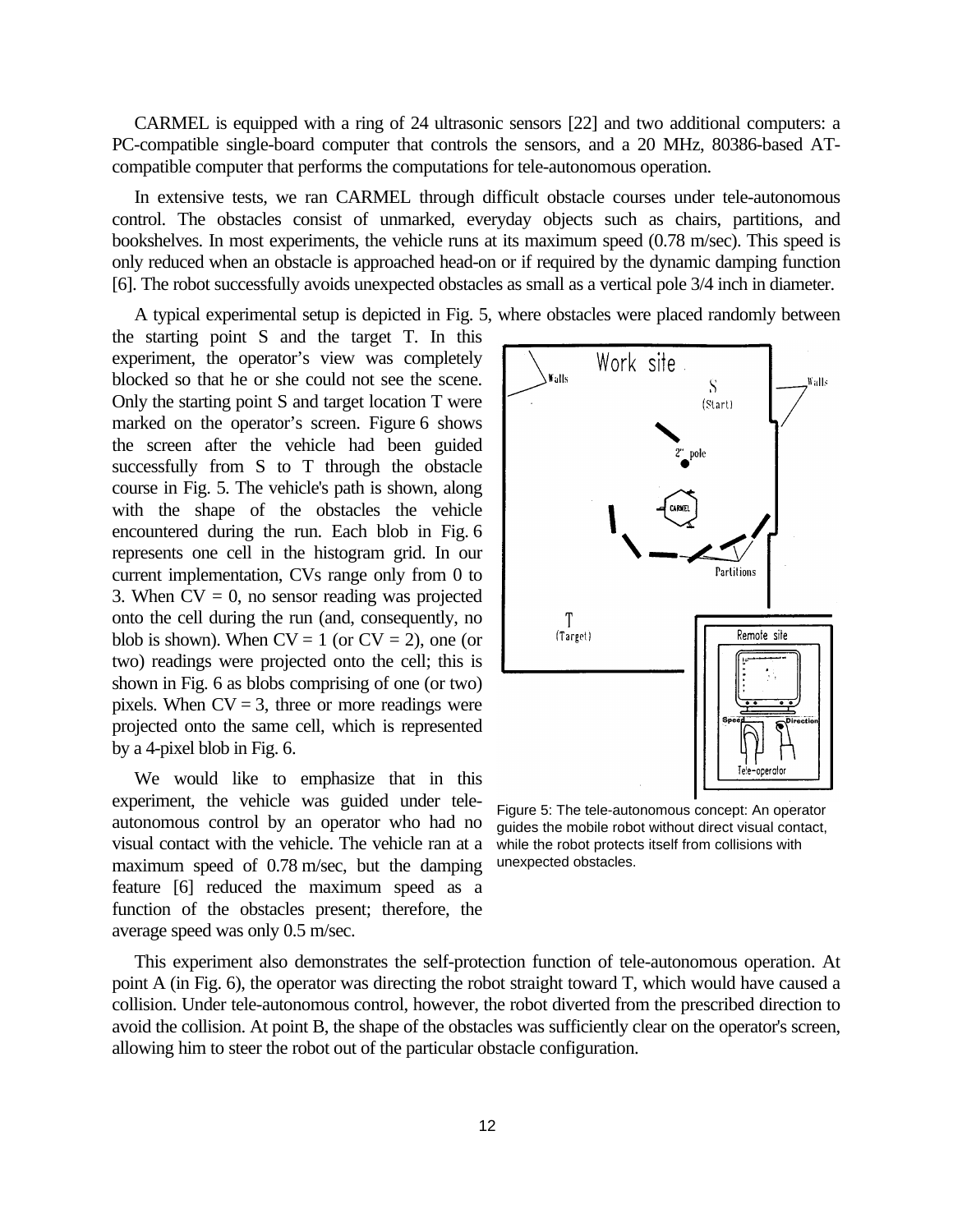#### **6. Summary**

Tele-autonomous operation, a new technique for tele-operated guidance of mobile robots, has been introduced. This new technique for the remote guidance of mobile robots uses a shared control architecture, in which the robot's on-site sensing and reflex capacity is combined with human reasoning, analyzing, and decision making. Under tele-autonomous control, the environment conditions and the instantaneous direction of the vehicle dictate whether the operator or the vehicle takes the leading role in directing the vehicle to the target, and to what degree.

Tele-autonomous operation was implemented and tested successfully on an experimental system. Our implementation is based on the following principles:

a. A histogram grid representation of obstacles is obtained through fast sampling during motion.



b. Based on this grid, a field of virtual repulsive setup in Fig. 5.forces is created. All repulsive force vectors within an active window are added, resulting in the virtual repulsive force vector **F**r. of a tele-autonomous task. Obstacles correspond to the

- c. The vectorial summation of  $\mathbf{F}_r$  and the virtual force  $\mathbf{F}_t$  in the direction of the operator's joystick yields a resultant force **R**, which points to a direction considered free of obstacles.
- d. The robot steering is aligned with the direction of **R**.

While ultrasonic sensors are currently used in our mobile robot, practically any other rangefinding sensor could be employed instead (or in addition), because the histogram grid representation of obstacles lends itself easily to the integration of data from similar sensors, as well as different types of sensors (such as vision, touch, and proximity).

## **7. References**

- 1. P. T. Boissiere and R. W. Harrigan, "Telerobotic Operation of Conventional Robot Manipulators." *Proceedings of the IEEE Conference on Robotics and Automation*, Philadelphia, April 25, 1988, pp. 576-583.
- 2. J. Borenstein, and Y. Koren, "A Mobile Platform For Nursing Robots." *IEEE Transactions on Industrial Electronics*, Vol. 32, No. 2, 1985, pp. 158-165.
- 3. J. Borenstein and Y. Koren, "Hierarchical Computer System for Autonomous Vehicle." *Proceedings of the 8th Israeli Convention on CAD/CAM and Robotics*, Tel-Aviv, Israel, December 2-4, 1986.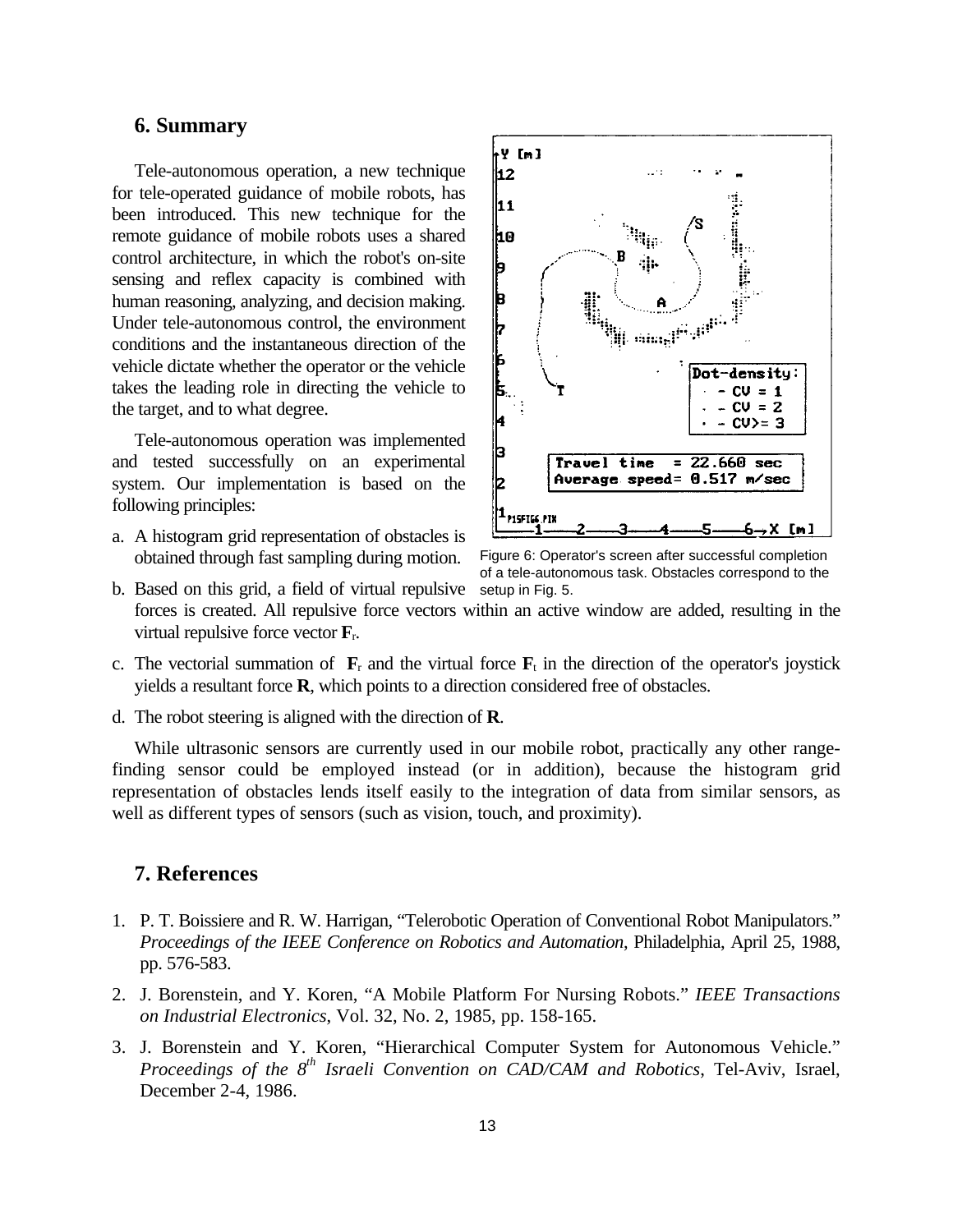- 4. J. Borenstein and Y. Koren "Motion Control Analysis of a Mobile Robot." *Transactions of ASME, Journal of Dynamics, Measurement and Control*, Vol. 109, No. 2, 1987, pp. 73-79.
- 5. J. Borenstein and Y. Koren, "Obstacle Avoidance with Ultrasonic Sensors." *IEEE Journal of Robotics and Automation.* Vol. RA-4, No. 2, 1988, pp. 213-218.
- 6. J. Borenstein and Y. Koren, "Real-time Obstacle Avoidance for Fast Mobile Robots." *IEEE Transactions on Systems, Man, and Cybernetics*, Vol. 19, No. 5, 1989, pp. 1179-1187.
- 7. J. Borenstein and Y. Koren, "Histogramic In-motion Mapping for Mobile Robot Obstacle Avoidance." *IEEE Journal of Robotics and Automation*, Vol. 7, No. 4, 1991, pp. 535-539.
- 8. R. A. Brooks "A Robust Layered Control System for a Mobile Robot." *IEEE Journal of Robotics and Automation*, Vol. RA-2, No. 1, 1986, pp. 14-23.
- 9. R. A. Brooks and J. H. Connell, "Asynchronous Distributed Control System for a Mobile Robot." *Proceedings of the SPIE*, Vol. 727, 1987, pp. 77-84.
- 10. L. Conway, R. Volz, and M. Walker, "New Concepts in Tele-autonomous Systems." *Second AIAA/NASA/USAF Symposium on Automation, Robotics, and Advanced Computation for the National Space Program*, March 11, 1987.
- 11. L. Conway, R. Volz, and M. Walker, "Tele-Autonomous Systems: Methods and Architectures for Intermingling Autonomous and Telerobotic Technology." *Proceedings of the 1987 IEEE International Conference on Robotics and Automation*, March 30, 1987.
- 12. J. L. Crowley, "Dynamic World Modeling for an Intelligent Mobile Robot." *IEEE Seventh International Conference on Pattern Recognition, Proceedings*, Montreal, Canada, July 30 - August 2, 1984, pp. 207-210.
- 13. Cybermation, 1987, "K2A Mobile Platform." *Commercial Offer*, 5457 JAE Valley Road, Roanoke, VA 24014.
- 14. A. Elfes, "Sonar-based Real-World Mapping and Navigation." *IEEE Journal of Robotics and Automation*, Vol. RA-3, No 3, 1987, pp. 249-265.
- 15. O. Khatib, "Real-time Obstacle Avoidance for Manipulators and Mobile Robots." *Proceedings of the 1985 IEEE International Conference on Robotics and Automation*, St. Louis, March 25-28, 1985, pp. 500-505.
- 16. B. H. Krogh, "A Generalized Potential Field Approach to Obstacle Avoidance Control." *International Robotics Research Conference*, Bethlehem, PA, August 1984.
- 17. B. H. Krogh and C. E. Thorpe, "Integrated Path Planning and Dynamic Steering Control for Autonomous Vehicles." *Proceedings of the 1986 IEEE International Conference on Robotics and Automation*, San Francisco, CA, April 7-10, 1986, pp. 1664-1669.
- 18. R. Kuc and B. Barshan, "Navigating Vehicles through an Unstructured Environment with Sonar." *Proceedings of the 1989 IEEE International Conference on Robotics and Automation*, Scottsdale, Arizona, May 14-19, 1989, pp. 1422-1426.
- 19. H. P. Moravec and A. Elfes, "High Resolution Maps from Wide Angle Sonar." *Proceedings of the IEEE Conference on Robotics and Automation*, Washington, D.C., 1985, pp. 116-121.